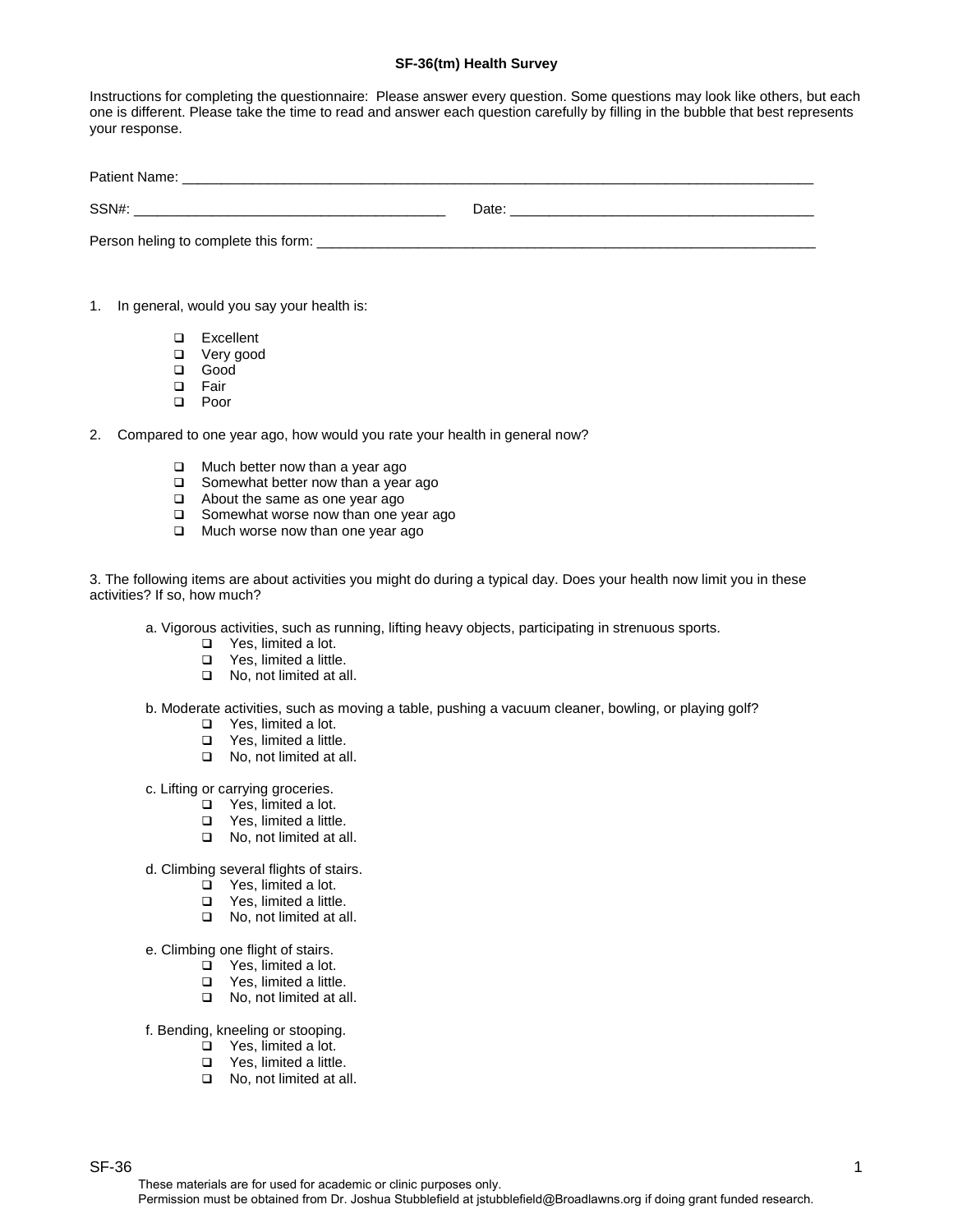g. Walking more than one mile.

- $\overline{\square}$  Yes, limited a lot.
- **q** Yes, limited a little.
- □ No, not limited at all.

h. Walking several blocks.

- **q** Yes, limited a lot.
- $\Box$  Yes, limited a little.
- □ No, not limited at all.

i. Walking one block.

- $\Box$  Yes, limited a lot.
- □ Yes, limited a little.
- □ No, not limited at all.

j. Bathing or dressing yourself.

- $\Box$  Yes, limited a lot.
- **q** Yes, limited a little.
- □ No, not limited at all.

4. During the past 4 weeks, have you had any of the following problems with your work or other regular daily activities as a result of your physical health?

| a. Cut down the amount of time you spent on work or other activities? |  |
|-----------------------------------------------------------------------|--|
|-----------------------------------------------------------------------|--|

| $\Box$ Yes |  | $\Box$ No |
|------------|--|-----------|
|            |  |           |

- b. Accomplished less than you would like?  $\Box$  Yes  $\Box$  No
- c. Were limited in the kind of work or other activities  $\Box$  Yes  $\Box$  No
- d. Had difficulty performing the work or other activities (for example, it took extra time)  $\Box$  Yes  $\Box$  No

5. During the past 4 weeks, have you had any of the following problems with your work or other regular daily activities as a result of any emotional problems (such as feeling depressed or anxious)?

a. Cut down the amount of time you spent on work or other activities?  $\Box$  Yes  $\Box$  No

- b. Accomplished less than you would like  $\Box$  Yes  $\Box$  No
- c. Didn't do work or other activities as carefully as usual  $\Box$  Yes  $\Box$  No

6. During the past 4 weeks, to what extent has your physical health or emotional problems interfered with your normal social activities with family, friends, neighbors, or groups?

- $\Box$  Not at all<br> $\Box$  Slightly
- **□** Slightly<br>□ Modera
- □ Moderately<br>□ Quite a bit
- Quite a bit
- **Q** Extremely

7. How much bodily pain have you had during the past 4 weeks?

- q Not at all
- □ Slightly
- **Q** Moderately
- Quite a bit
- **Q** Extremely

 $S$ F-36  $2$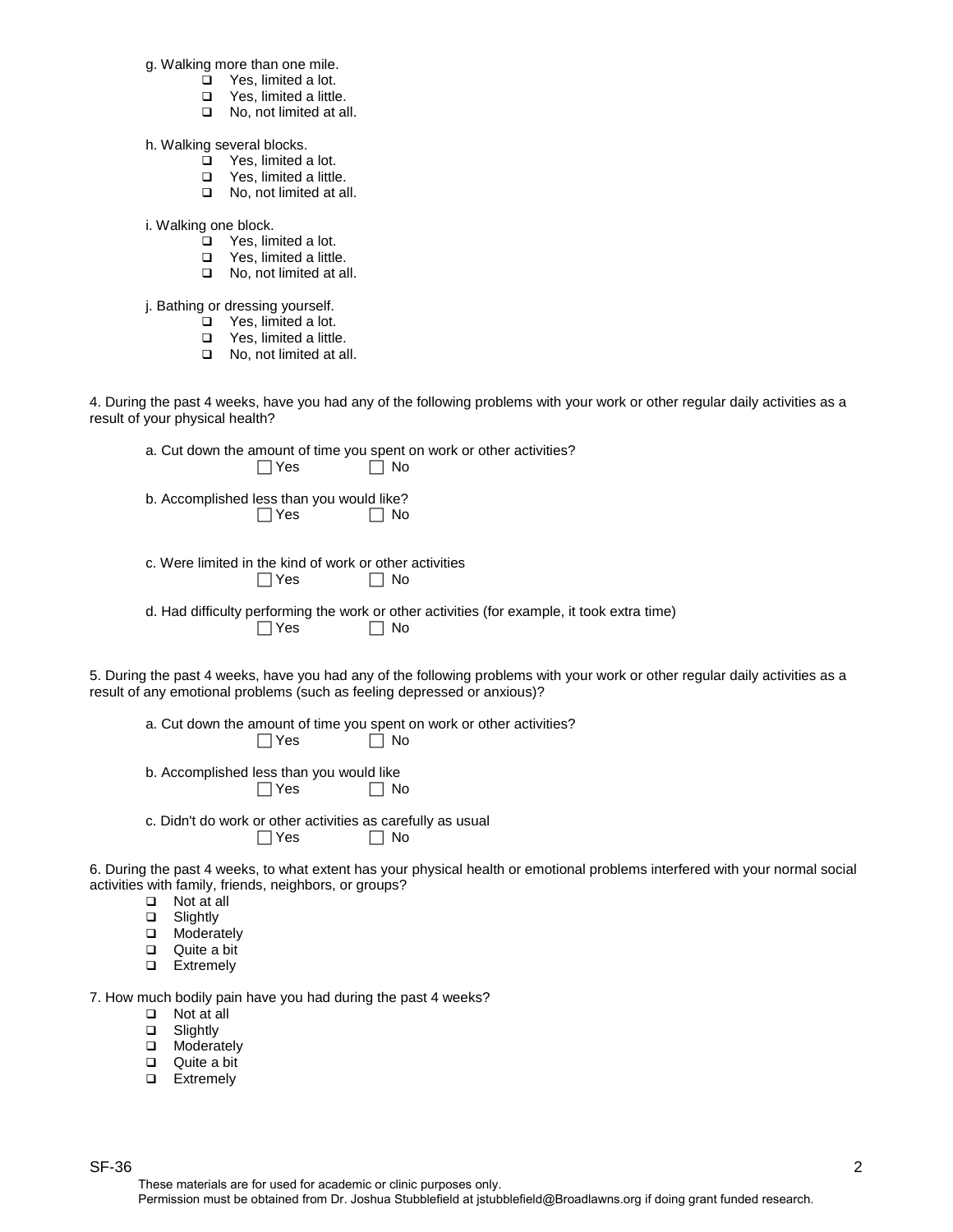8. During the past 4 weeks, how much did pain interfere with your normal work (including both work outside the home and housework)?

- **□** Not at all<br>□ Slightly
- Slightly
- D Moderately
- $Q$ uite a bit
- **Q** Extremely

9. These questions are about how you feel and how things have been with you during the past 4 weeks. For each question, please give the one answer that comes closest to the way you have been feeling. How much of the time during the past 4 weeks.

- a. did you feel full of pep?
	- $\Box$  All of the time
	- **Q** Most of the time
	- $\Box$  A good bit of the time<br> $\Box$  Some of the time
	- Some of the time
	- $\Box$  A little of the time
	- **Q** None of the time
- b. have you been a very nervous person?
	- $\Box$  All of the time
	- **Q** Most of the time
	- $\Box$  A good bit of the time
	- □ Some of the time
	- $\Box$  A little of the time
	- q None of the time

c. have you felt so down in the dumps nothing could cheer you up?

- q All of the time
- $\Box$  Most of the time
- $\Box$  A good bit of the time
- □ Some of the time
- q A little of the time
- **Q** None of the time

d. have you felt calm and peaceful?

- $\Box$  All of the time
- **Q** Most of the time
- $\Box$  A good bit of the time
- □ Some of the time
- $\Box$  A little of the time
- q None of the time

e. did you have a lot of energy?

- $\Box$  All of the time
- $\Box$  Most of the time
- $\Box$  A good bit of the time
- □ Some of the time
- $\Box$  A little of the time
- **Q** None of the time

f. have you felt downhearted and blue?

- $\Box$  All of the time
- **Q** Most of the time
- $\Box$  A good bit of the time
- □ Some of the time
- $\Box$  A little of the time
- **Q** None of the time